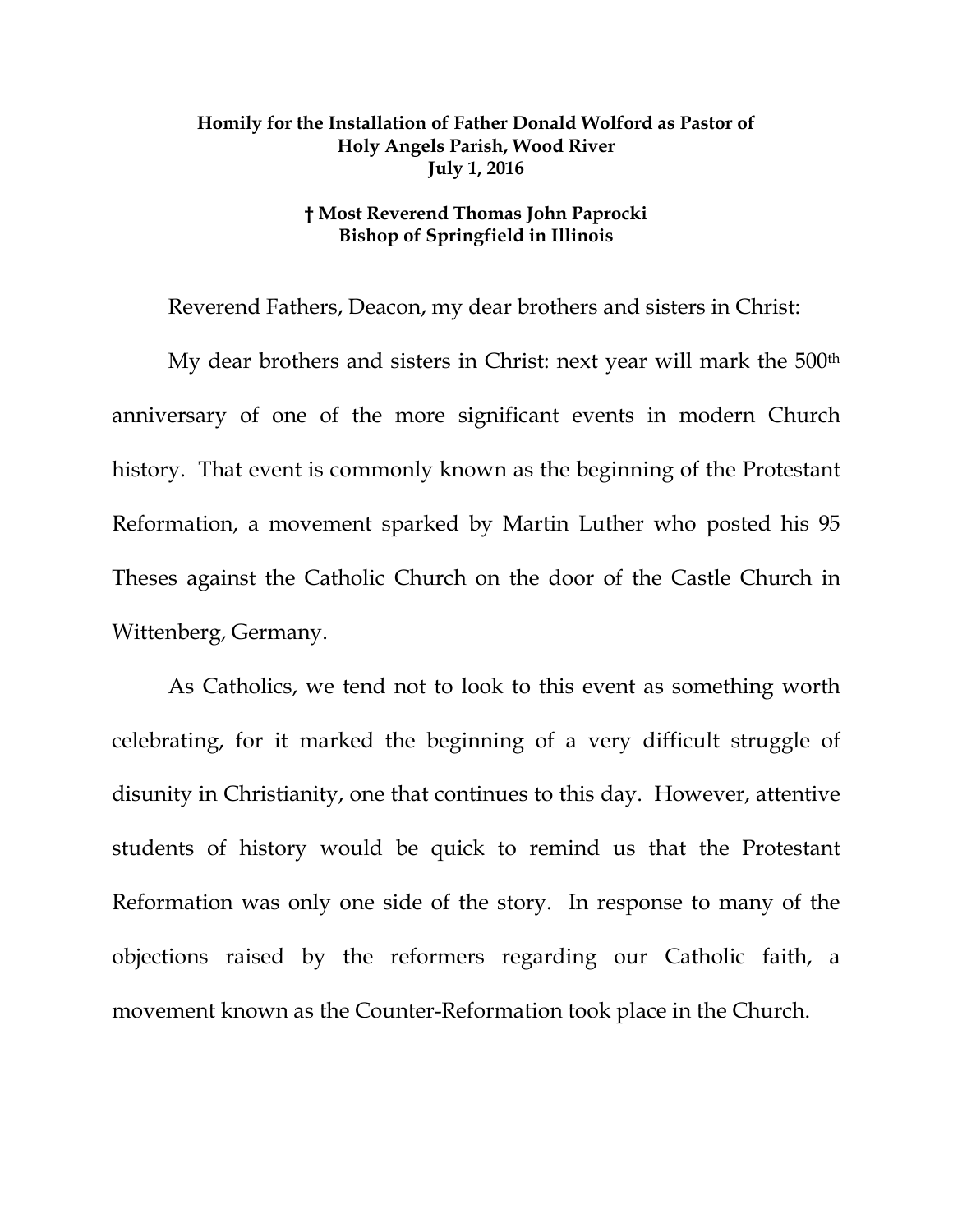This time of renewal in the Church covered many different aspects of Church life. One such area was in the area of religious art. Artists were encouraged to create art through which "the people are instructed and confirmed in the articles of the faith, which ought to be borne in mind and constantly reflected upon."[1](#page-2-0) In addition to depicting beauty, sacred art was to teach and inspire devotion. During this time, many scenes from the Scriptures were produced so as to draw the faithful into a more profound and personal encounter with the Word of God.

One such work of art is *The Calling of St. Matthew*, based on the Gospel passage that we just heard. This masterpiece by the artist Caravaggio depicts in a dramatic way that life-changing experience when the Lord issued that simple, yet powerful command to Matthew: "Follow me" (Matthew 9:9). Far more than just a visual representation of an historical event, the painting "serves as a lesson to the viewer to be willing to follow Christ's call."[2](#page-2-1) Those who may have not had the access or ability to reflect on this Scripture passage were now able to do so in an engaging way, one which would prompt a personal reflection on how they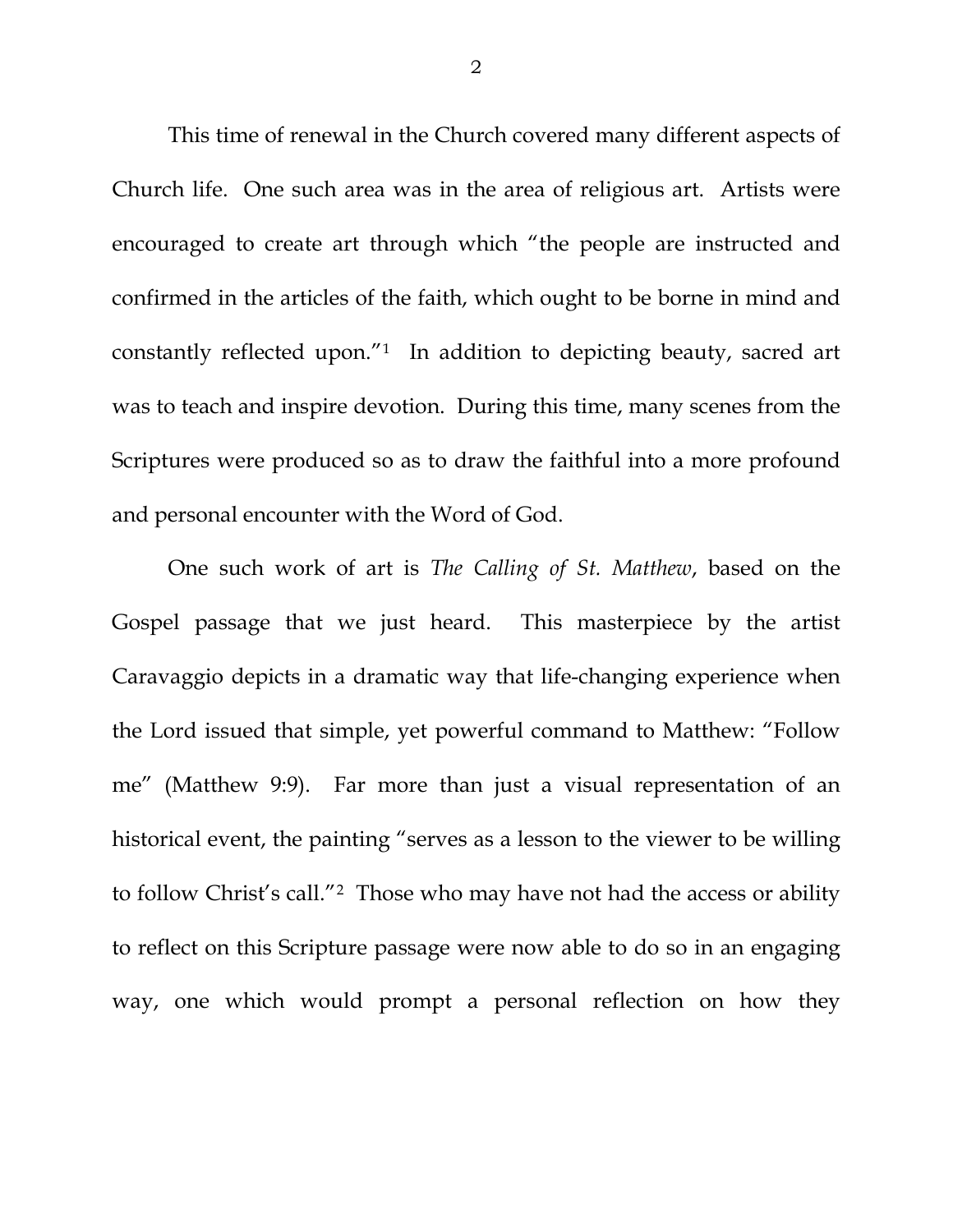themselves would respond to this invitation to encounter the Word of God and follow Him in their lives.

This is just one example of how the Church was able to bounce back from the criticism of the reformers as she worked to invite people to a deeper experience of their Catholic faith. When viewed from this perspective, we can see how the claim that the Church was opposed to the reading of the Bible was false. The Church has always loved the Word of God, but has always been careful to ensure that the faithful are not deprived of an encounter with that Word which would not cause confusion or lead to error. This is the basis for the encouragement of the Church to artists to produce work that confirmed the articles of the faith and so ensure that the faithful *did* have the opportunity to encounter the Sacred Scriptures authentically.

<span id="page-2-5"></span><span id="page-2-4"></span><span id="page-2-3"></span><span id="page-2-2"></span><span id="page-2-1"></span><span id="page-2-0"></span>In our modern day, the Church continues to encourage the faithful to have a regular encounter with the Word of God. Now that the Scriptures are much more accessible to the faithful, various forms of study and prayer with the Bible are more popular than ever. At the same time, however, one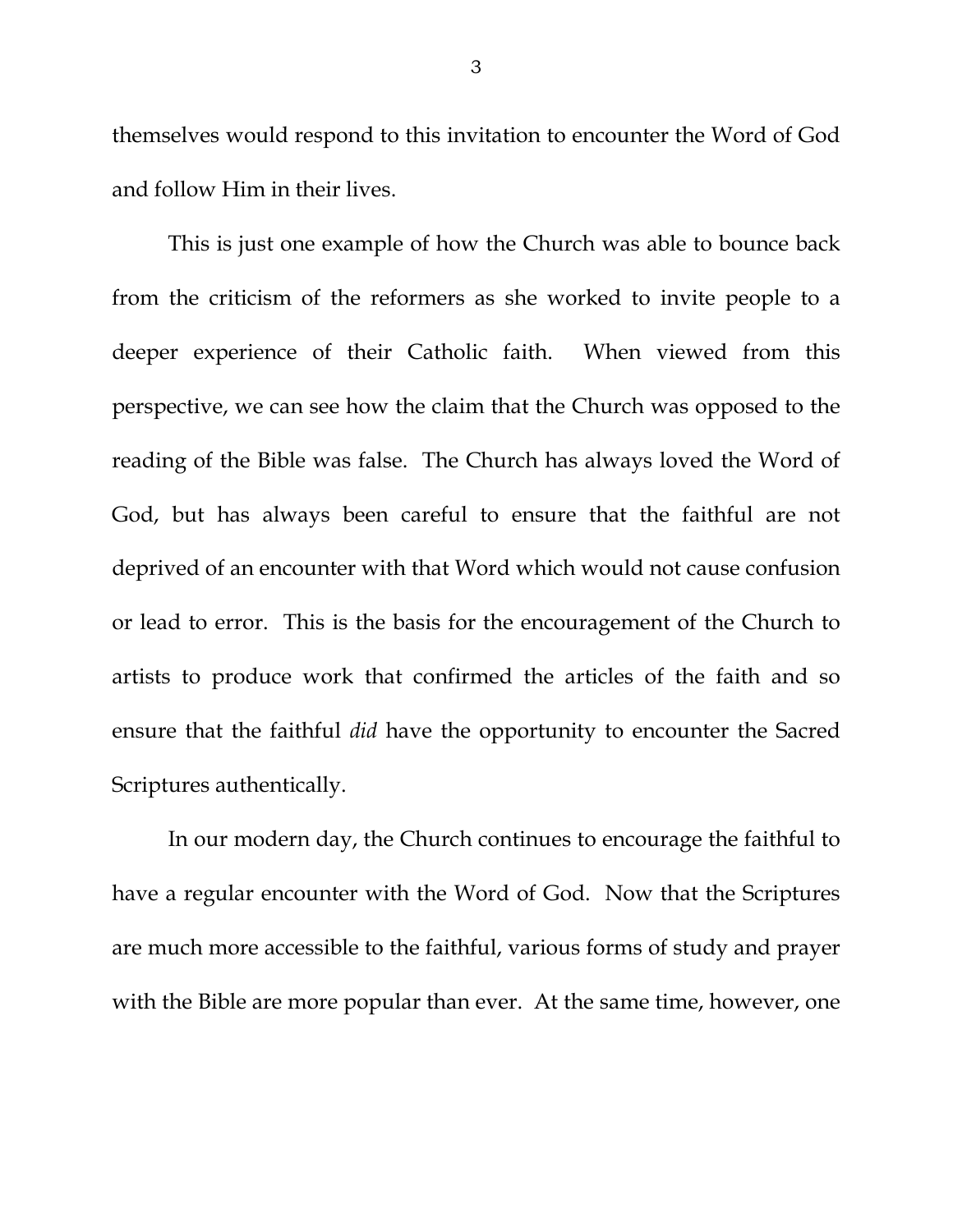cannot help but notice how our society continues to stray from the teachings so clearly and so beautifully expressed in the Word of God.

The words we hear in our first reading from the Prophet Amos can be applied to our present situation. Among the many forms of famine that exist in our world, one of the greatest hungers among people is not for food or water, but "for hearing the word of the LORD" (Amos 8:11). One is reminded of the timeless words of St. Augustine: "our hearts are restless till they find rest in you."[3](#page-2-2) Being created by God, we all have a built-in hunger to encounter Him and to find our rest in Him, yet so many people in our world are unaware of the source of this hunger, and they go searching for things to satisfy themselves in various worldly things. When one thing fails to satisfy, they move on to the next, resulting in a vicious cycle which leads one deeper and deeper into dissatisfaction.

As Catholics, we are therefore encouraged to make the Scriptures a part of our daily lives through reading and prayerful reflection. This will help us to resist the many pressures from society to seek happiness apart from God. Among the various forms of encountering the Word of God is through family prayer with the Bible. In his document on the Word of the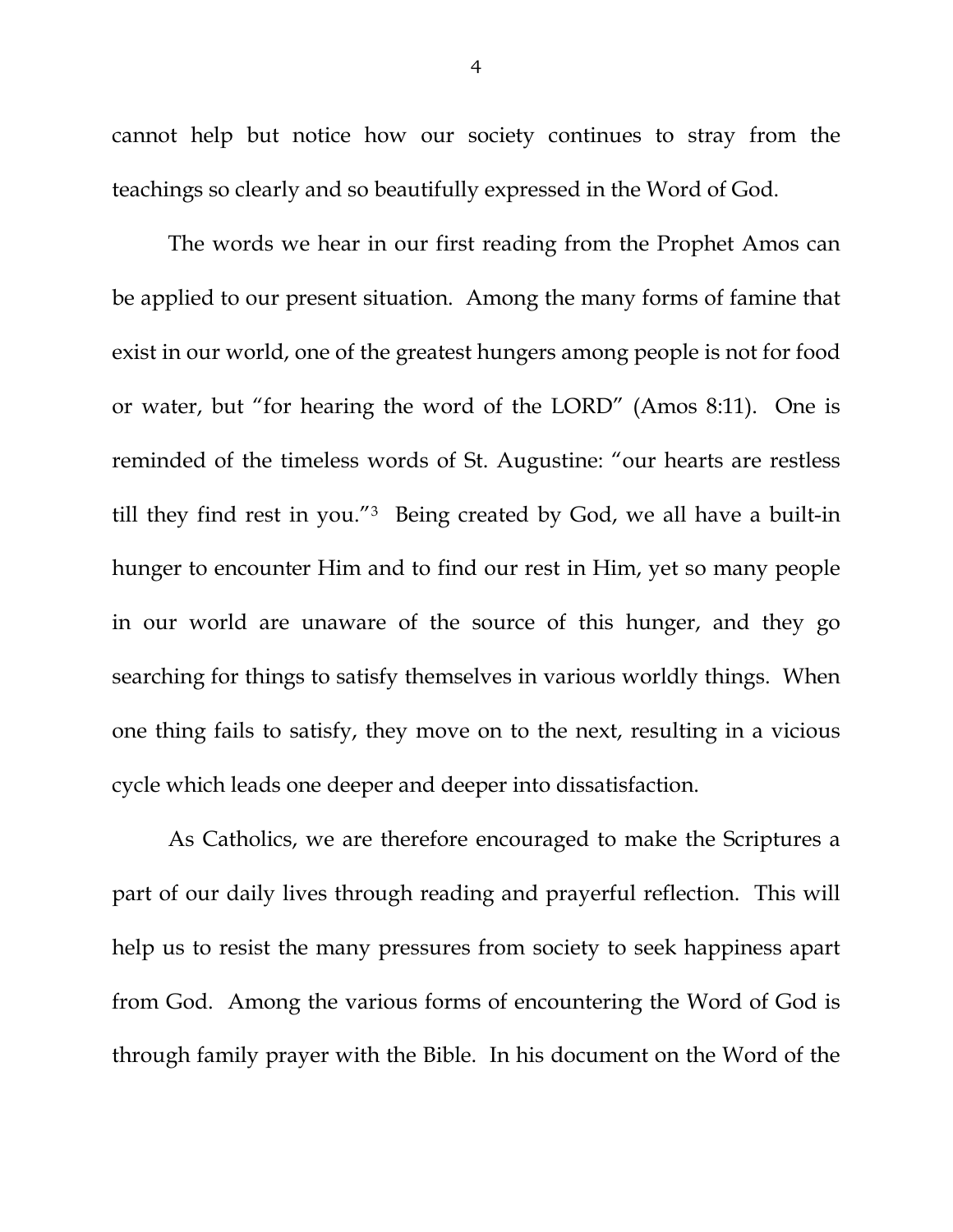Lord, Pope Benedict wrote of the importance of the Bible in the life of the family with the following words:

Part of authentic parenthood is to pass on and bear witness to the meaning of life in Christ: through their fidelity and the unity of family life, spouses are the first to proclaim God's word to their children. The ecclesial community must support and assist them in fostering family prayer, attentive hearing of the word of God, and knowledge of the Bible. To this end the Synod urged that every household have its Bible, to be kept in a worthy place and used for reading and prayer[.4](#page-2-3)

I would encourage you as families to consider how you might make this activity of reading and learning about the Word of God an enjoyable experience. As I mentioned, there are more resources available than ever for learning about the Scriptures, many of which can be quite fun and engaging for families.

The benefits of committing to being more intentional about encountering the Word of God are numerous. It will serve to feed the deepest form of hunger in your family, namely the hunger for God. It will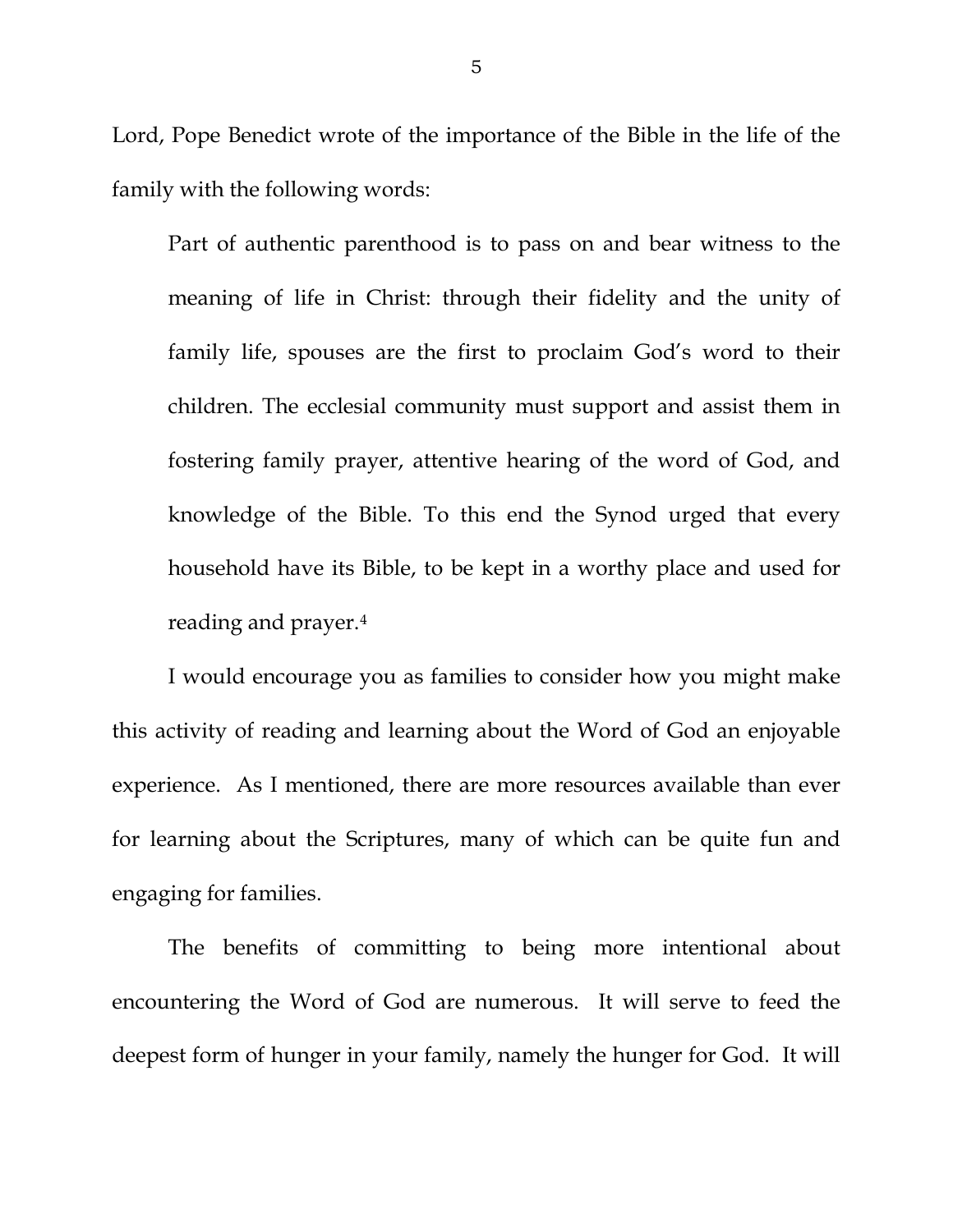also strengthen your relationships with one another as it will be an activity in which all of the family can participate. It will also prepare you for how to live your lives according to the teachings of Christ, teachings which promise true happiness and fulfillment, as opposed to the many things of the world which promise the same, but fail to deliver.

There is also a benefit to the larger community beyond your family. In the same document I referenced earlier, Pope Benedict makes this point with the following words:

We cannot keep to ourselves the words of eternal life given to us in our encounter with Jesus Christ: they are meant for everyone, for every man and woman. Everyone today, whether he or she knows it or not, needs this message. May the Lord himself, as in the time of the prophet Amos, raise up in our midst a new hunger and thirst for the word of God (cf. Am 8:11). It is our responsibility to pass on what, by God's grace, we ourselves have received.<sup>[5](#page-2-4)</sup>

Today the Church celebrates the feast day of St. Junípero Serra for the first time following his canonization by Pope Francis last September in Washington, D.C. As we do so, we look to him as an example of one who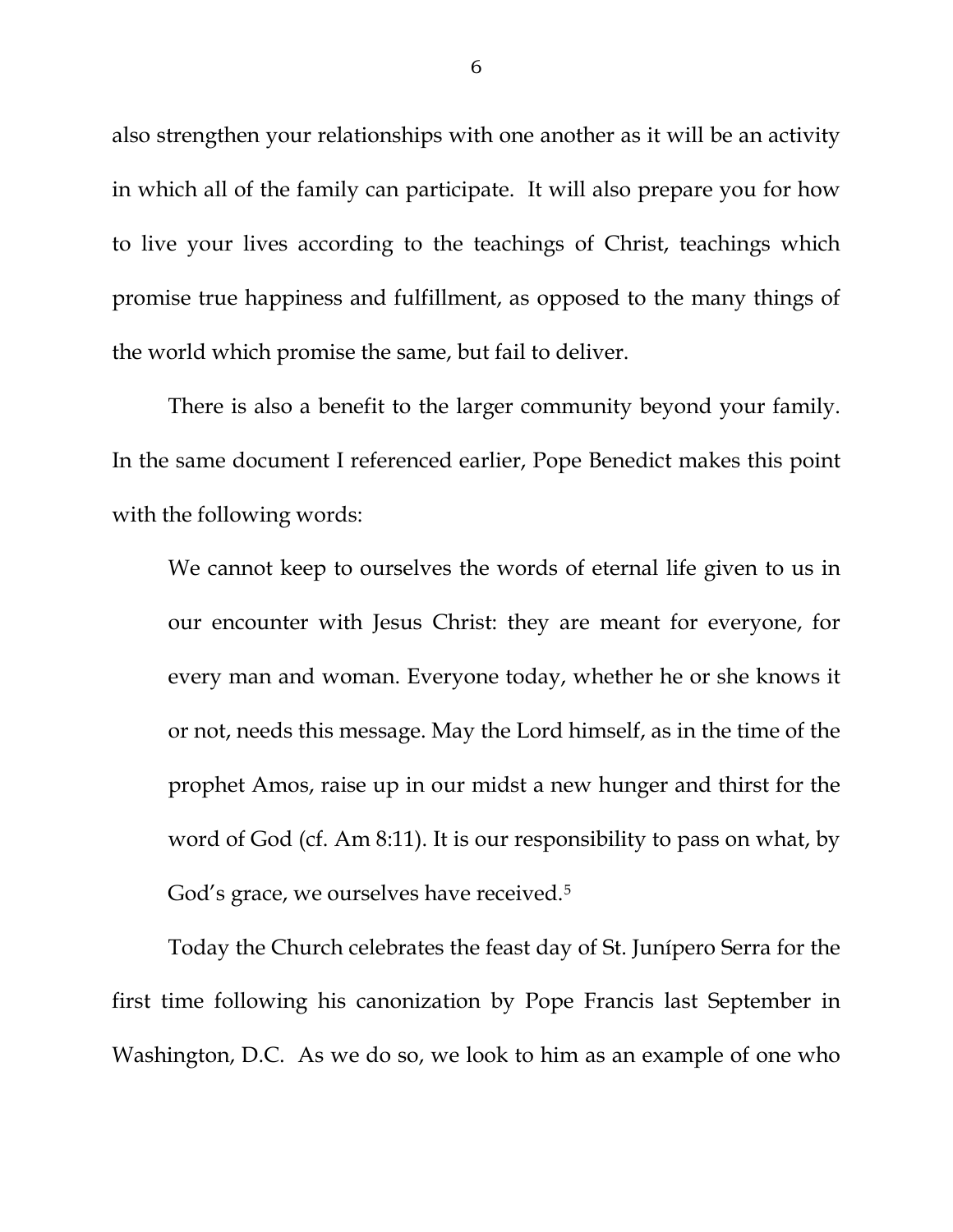zealously shared the Good News of our Catholic faith with many here in our country. We ask his intercession that our parishes may be a place where we grow in our love for the Word of God and our Catholic faith. From that, we pray that we too might set out as missionary disciples who, through our words and actions, invite others to encounter the invitation of Christ, the Word of God, to follow Him and so discover the peace and joy that comes from living as members of His family here and forever in Heaven.

Today at this Mass we mark the beginning of a new chapter in the life of Holy Angels Parish with the Installation of your new Pastor, and I am very pleased that Father Donald Wolford has accepted the call to serve as the local shepherd of the Catholic community of faith here at Holy Angels Parish in Wood River. At the same time, I am deeply grateful to Father James Flach for his years of dedicated service as your Pastor.

Father Wolford will now serve you as pastor in this Third Millennium of Christianity, so I think it is fitting to call to mind a theme suggested by our late Holy Father, the Great Pope Saint John Paul II, in his Apostolic Letter, *NOVO MILLENNIO INEUNTE*, "On entering the New

7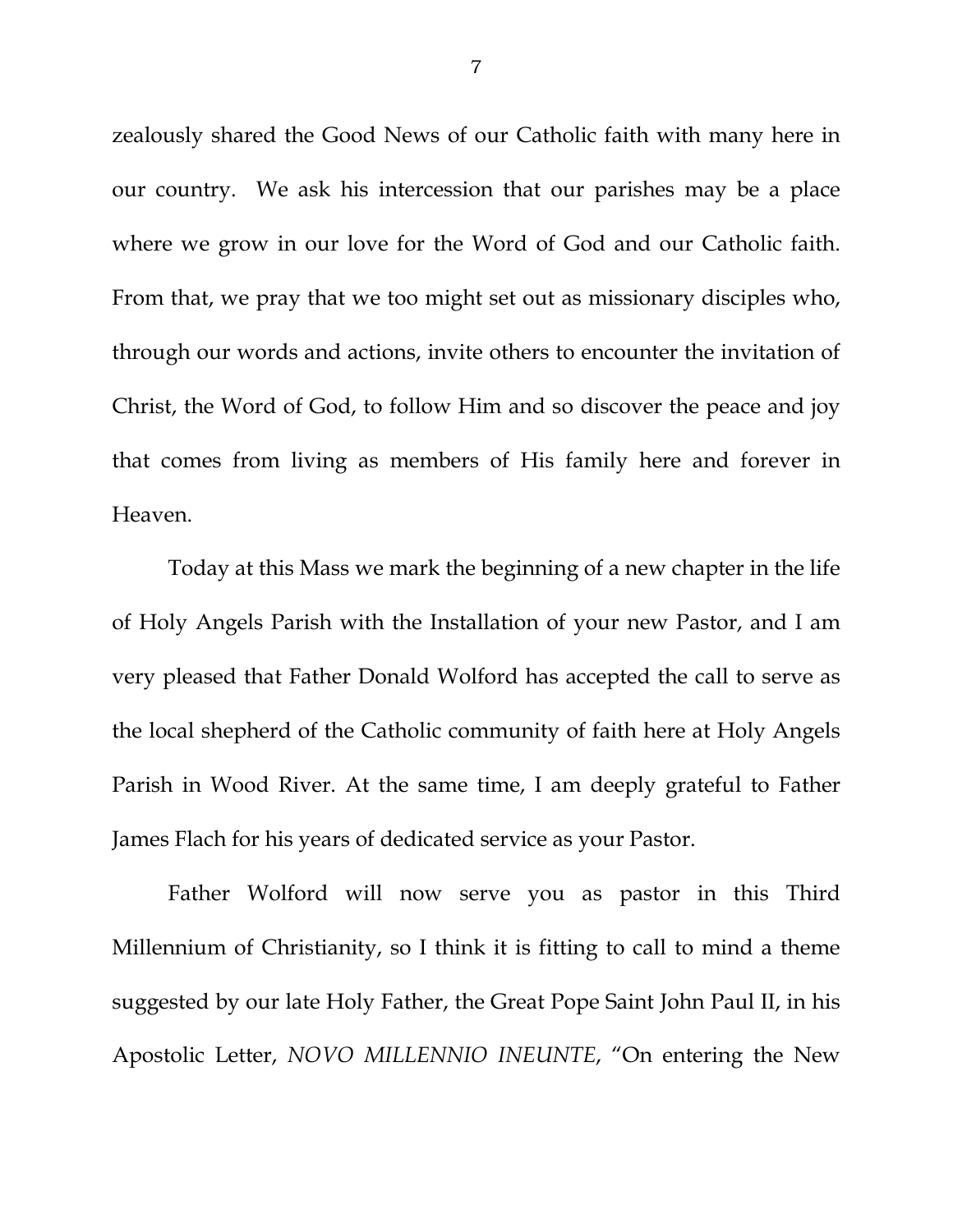Millennium," which I quote as follows (nos. 30-31): "First of all, I have no hesitation in saying that all pastoral initiatives must be set in relation to *holiness*."

We grow in holiness by following Jesus as His disciples. Closely related to the notion of discipleship is the concept of stewardship. In the First Letter of St. Peter, he writes of stewardship in these words: "As each one has received a gift, use it to serve one another as good stewards of God's varied grace" (1 Peter 4:10).

Last September, I published my second pastoral letter, called, *Ars Crescendi in Dei Gratia*, Latin for "The Art of Growing in God's Grace." In it, I wrote, "The art of growing in God's grace is the key to growth in the Church. Building a culture of growth in the Church starts with inviting people to experience the love of Jesus Christ."

Over the past couple of years leading up to the publication of my pastoral letter last Fall, I have given much thought to how it is that we can begin a process of strategic planning for growth in the Church here in our diocese. The growth envisioned is far more than just a quantitative increase in the number of people or the amount of money available to our parishes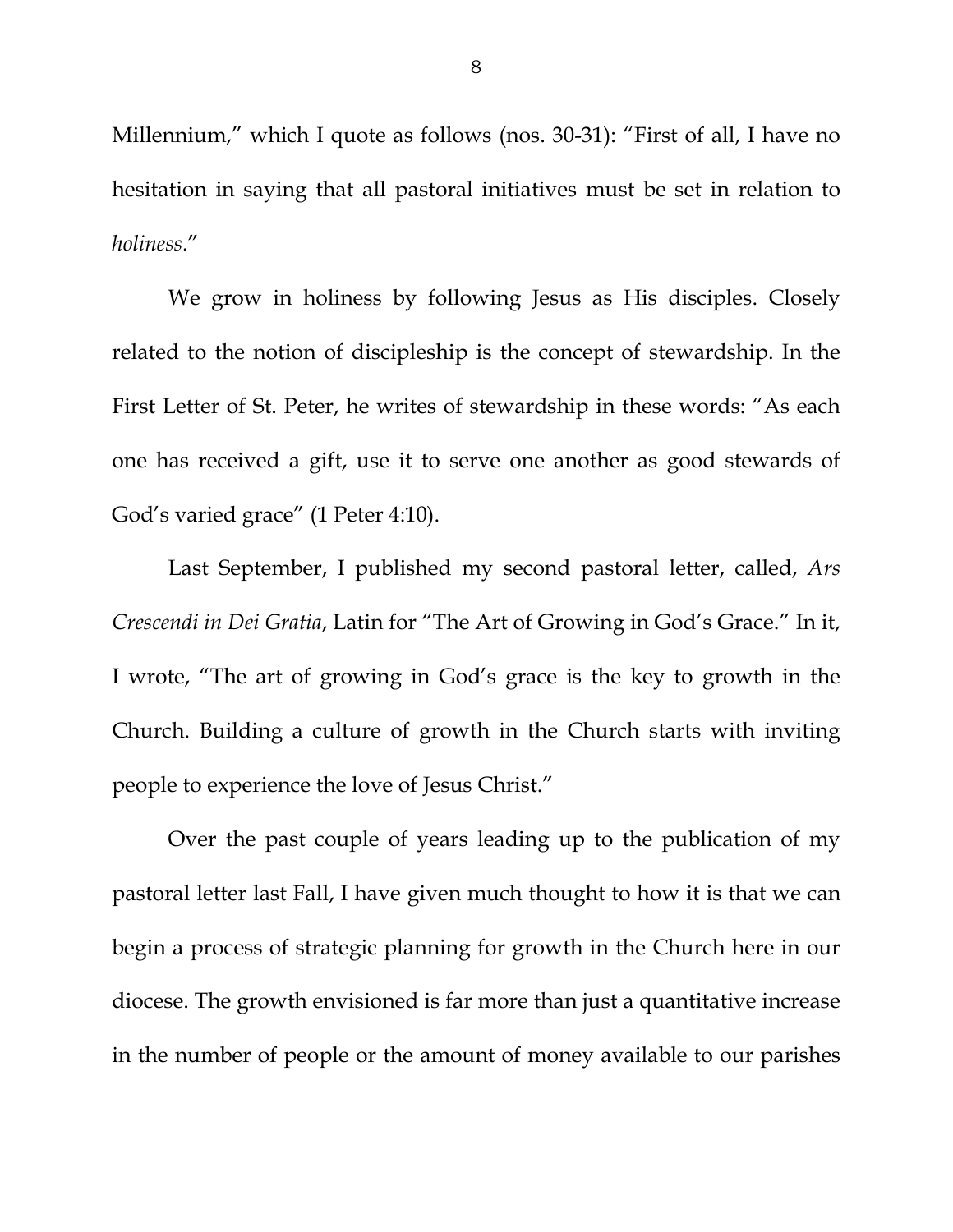and the diocese. It is also essential to ensure that we give significant attention to the qualitative growth that will guarantee sustainability for generations that follow.

In my pastoral letter, I said that we must do four things to build a vibrant community of saints:

1. Invite people to join us in prayer, especially Sunday Mass (hospitality);

2. Study the Bible and learn more about Jesus and our Catholic faith (formation);

3. Provide the sacraments as signs of hope and paths of grace to heaven (prayer); and

4. Serve those in need by practicing charity and justice (service).

The verbs in these four action items correspond to the four pillars of stewardship and discipleship that we have begun talking about in our diocese: hospitality, formation, prayer and service. We can all communicate more broadly the message of invitation.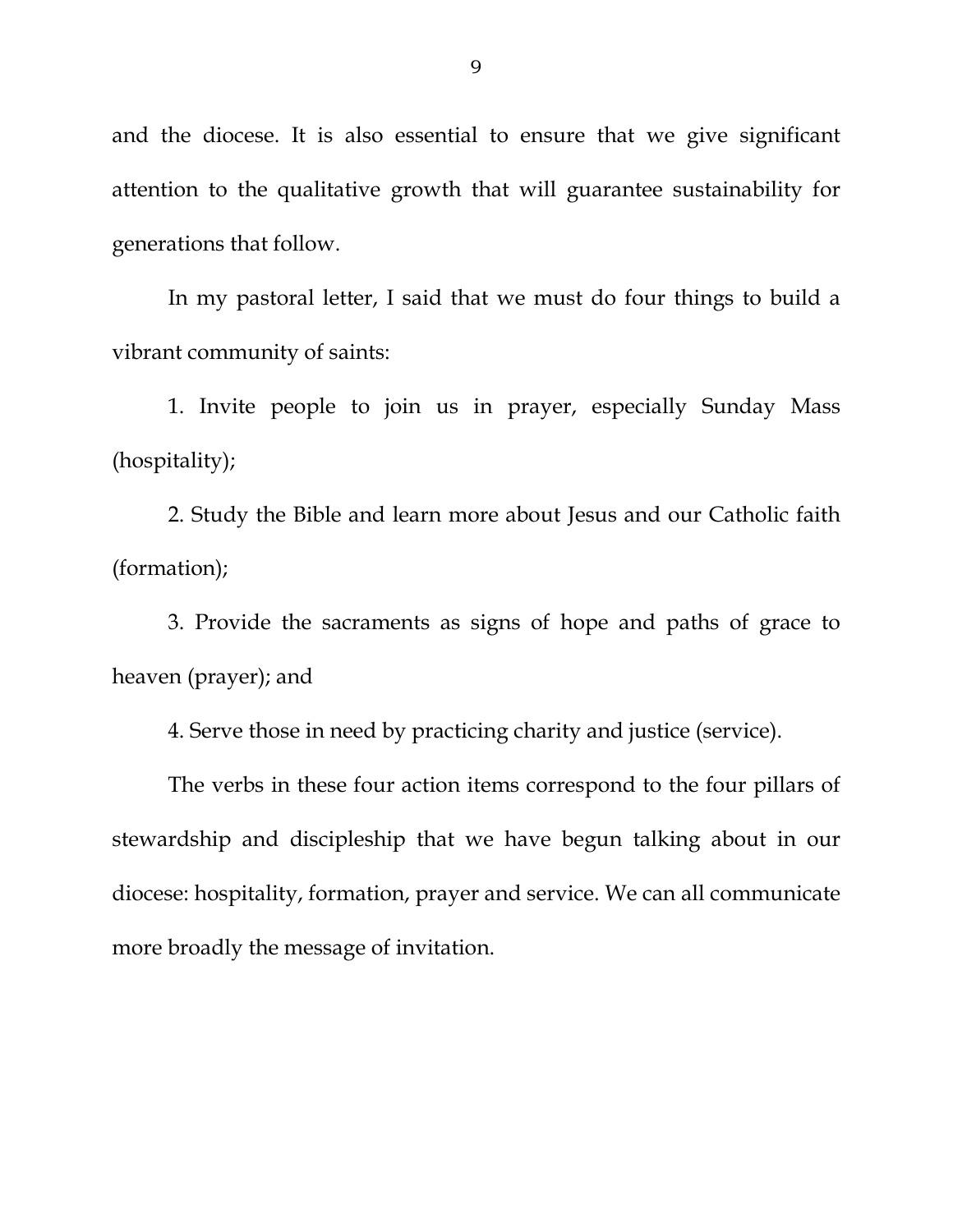Through prayer, discernment, and consultation from others, it has become evident that the Lord is inviting us to more fully embrace our call to discipleship out of which necessarily follows a life of stewardship.[6](#page-2-5) 

Stewardship recognizes that everything we have comes from God. We are stewards whether we recognize it or not and whether we like it or not. Stewardship from God's perspective is that He has given us gifts to be used not just selfishly for ourselves, but to be shared with others. Even private property must be seen as simply holding legal title in trust for the benefit of others, not just for myself. Becoming a disciple means making an intentional decision to accept the Lord's call to follow Him and live the discipleship and stewardship way of life.

I am aware that such a plan for growth is ambitious, but it is one about which I am very optimistic, especially given my familiarity with what this diocese has to offer and the many ways in which various groups are already poised to contribute to that growth. A key group that is essential to this plan for growth is the priests of our diocese, especially our pastors. But they cannot do this alone. They need the help and cooperation of all parishioners.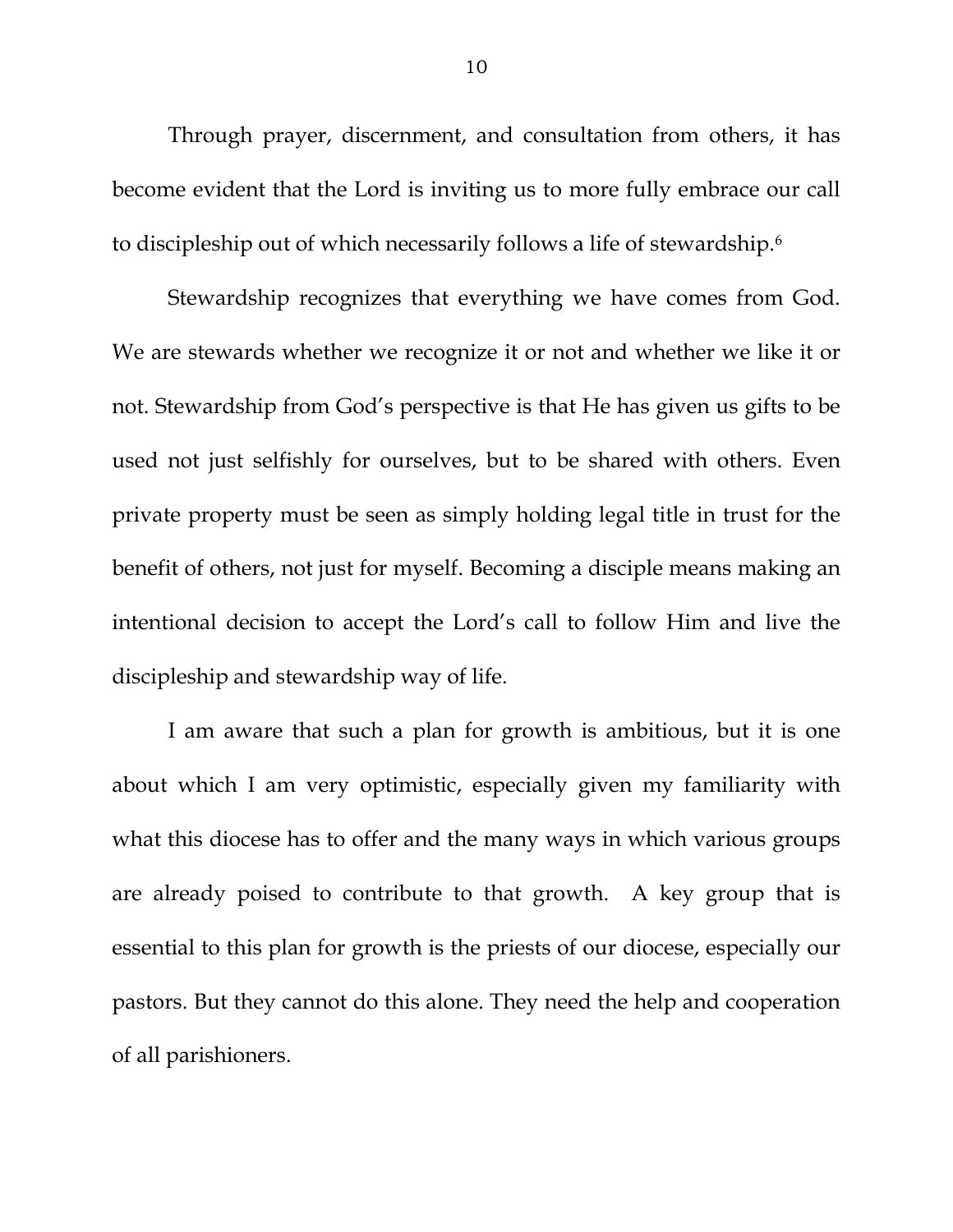Our priests are at the very heart of our journey forward. As Catholics, we rely first and foremost on God's grace. This grace comes to us through the sacraments of the Church of which the priests are the ministers. In a special way, it is the priest who celebrates the Eucharist for us, feeding us with the Bread of Life, nourishing and strengthening us for this journey. Without the Eucharist, this way of life will never succeed. Without priests, we will not have the Eucharist. Therefore, we need our priests for this journey.

I am very grateful for the fidelity with which our priests serve the diocese. They are men committed to the building up of the Kingdom and to the salvation of the souls of those in our diocese and beyond. Their example of tireless dedication is an inspiration to me and to all of us of how we are called to likewise serve the Lord as committed disciples of Jesus Christ. It is their joyful, humble example that is, I believe, one of the major factors contributing to the growth in the number of seminarians studying for the priesthood in our diocese. They too, are signs of hope and encouragement to us as we continue this journey.